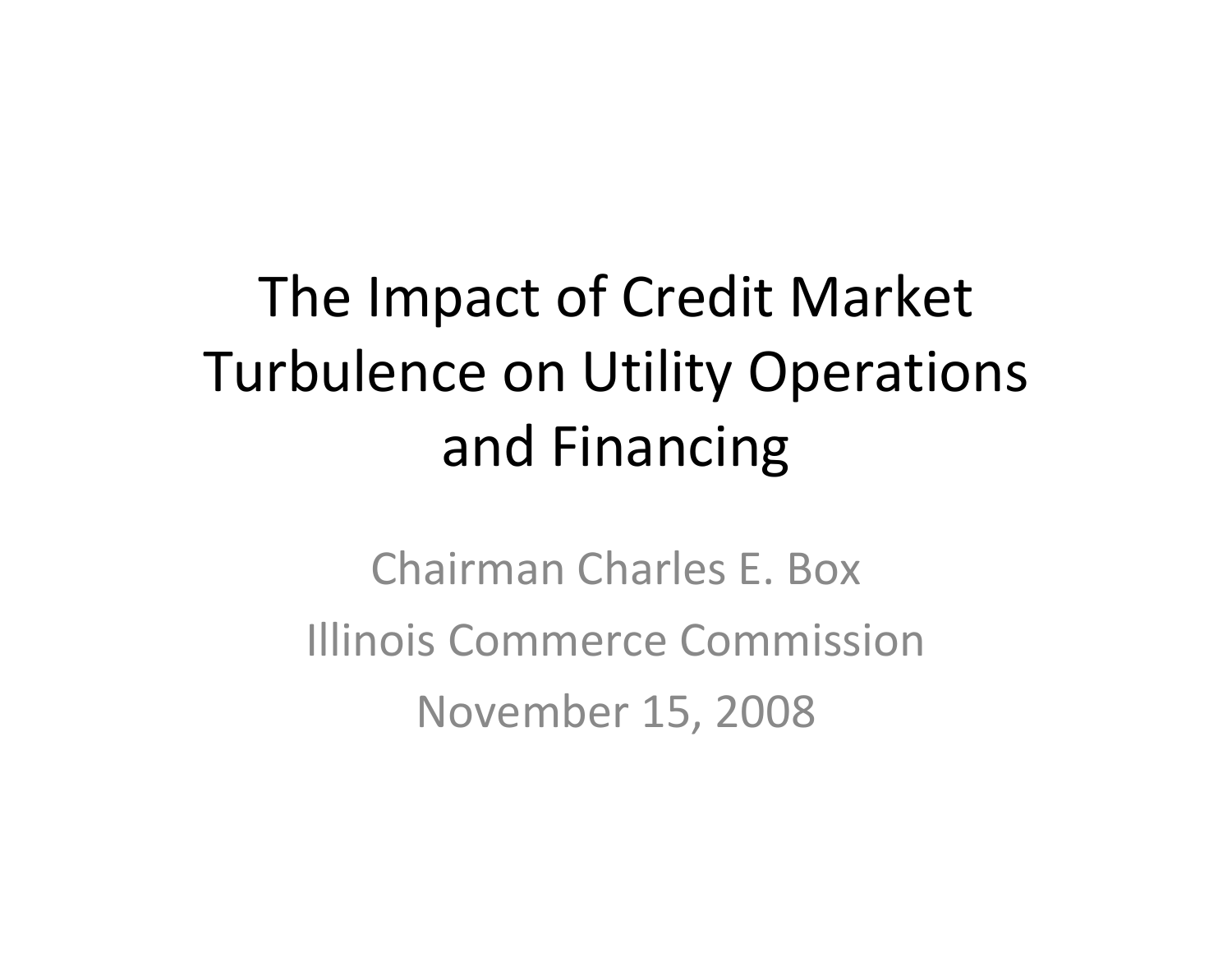## Credit Challenges Abound

- As has been widely reported, the market for credit has become difficult, and in some cases impossible.
- The news has focused on homeowners with adjustable mortgages in the face of declining real estate values.
- The news has also focused on highly profitable corporations unable to borrow to meet payrolls and ordinary operating expenses.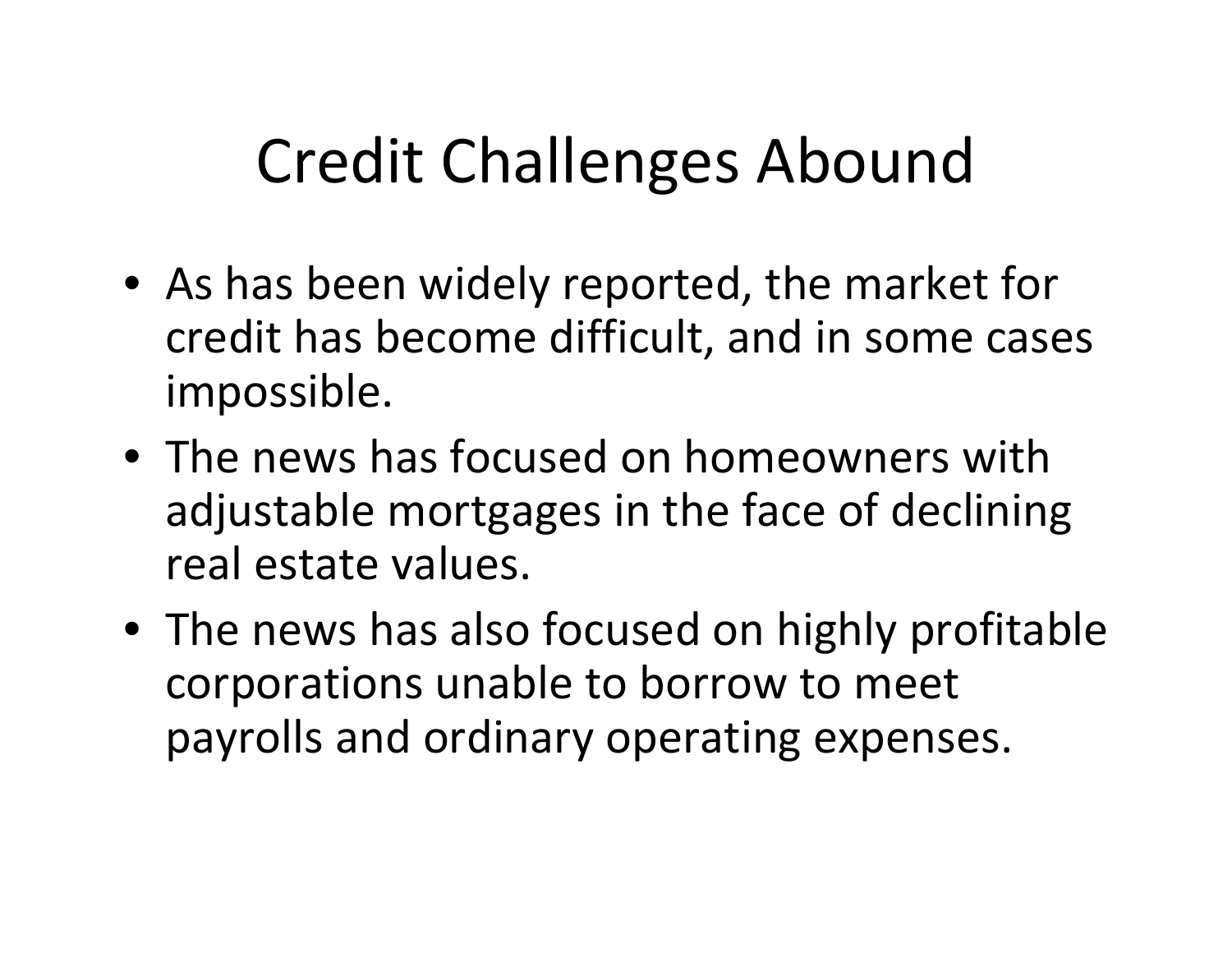#### Utilities Face Them Too

- Classic flight to quality.
- Risk premiums for all utility bonds have risen dramatically, especially for lower rated bonds.
- Interest rates for BBB‐rated long term debt of 10%‐‐<sup>a</sup> whopping 600 basis points over US treasuries.
- Financings now take days, instead of hours.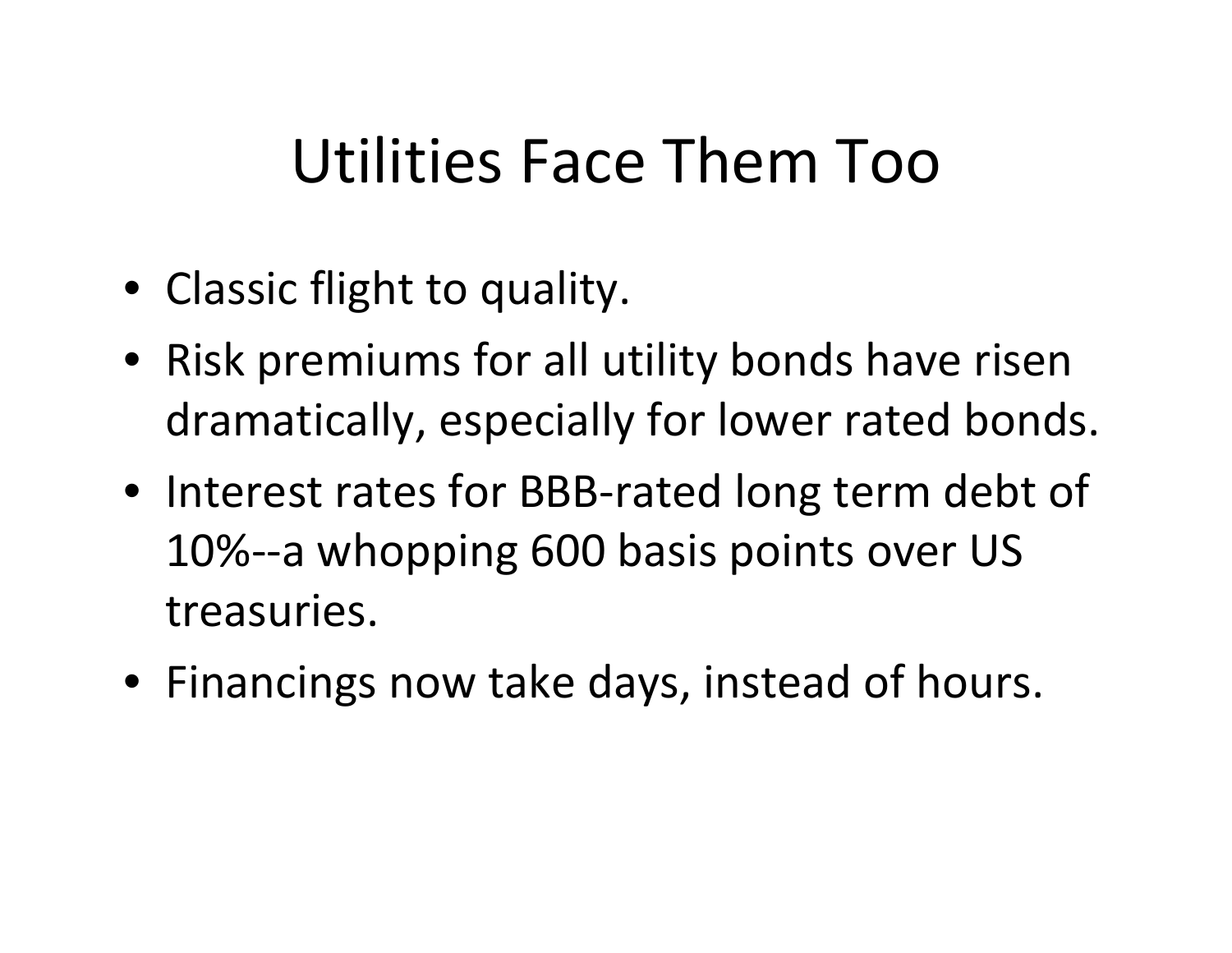## Short‐Term Credit Needs

- Transmission and spot energy supplies from RTOs.
- Purchased power/gas.
- Operating expenditures.
- Payroll.
- Equipment expenditures.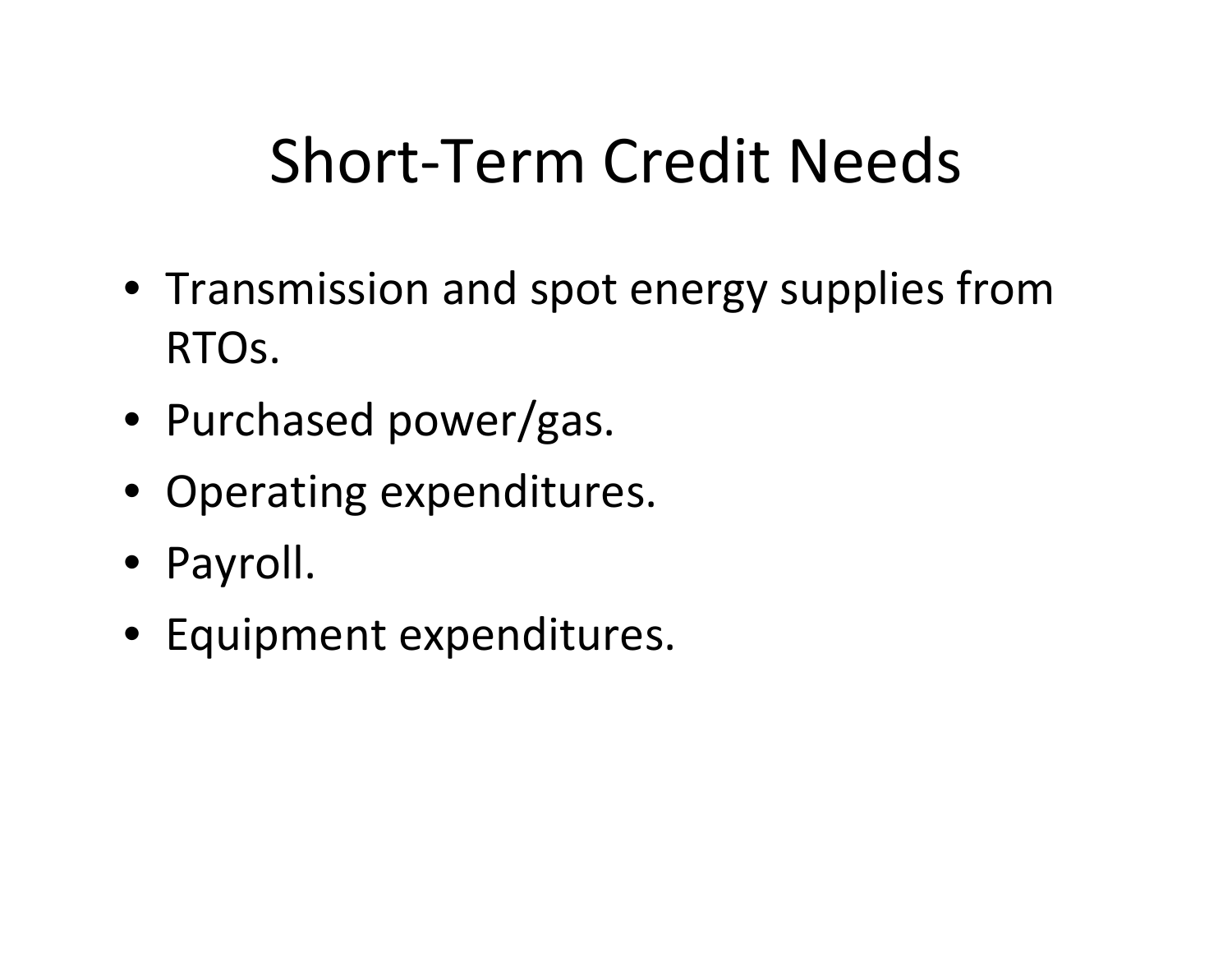#### Short‐term Credit Options

- Utilities with credit ratings below investment grade rely on credit agreements with groups of banks and investment houses.
- Utilities with better credit have more options.
- Longstanding credit suppliers' ability to lend is limited.
- **•** For 11 days in September, no credit was available at any price.
- Utilities wonder: should they hoard cash?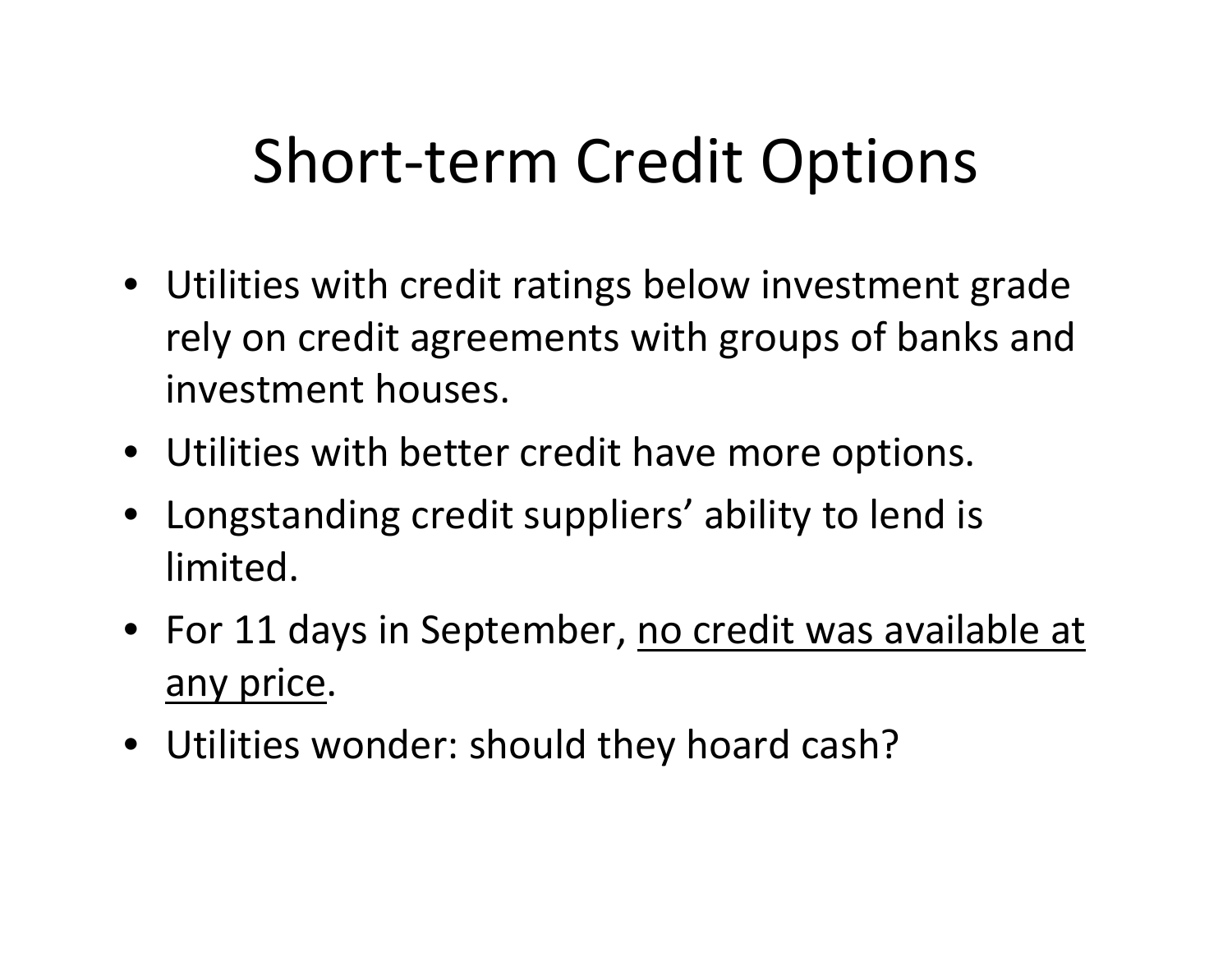#### 2007 Electric Market Difficulties

- 10‐year rate freeze ended January 1, 2007.
- Many ratepayers witness dramatic increases.
- General Assembly mandated change:
	- New Illinois Power Agency replaced power procurement auction.
	- Ratepayer refunds.
	- Some rates restructured.
	- Other market reforms.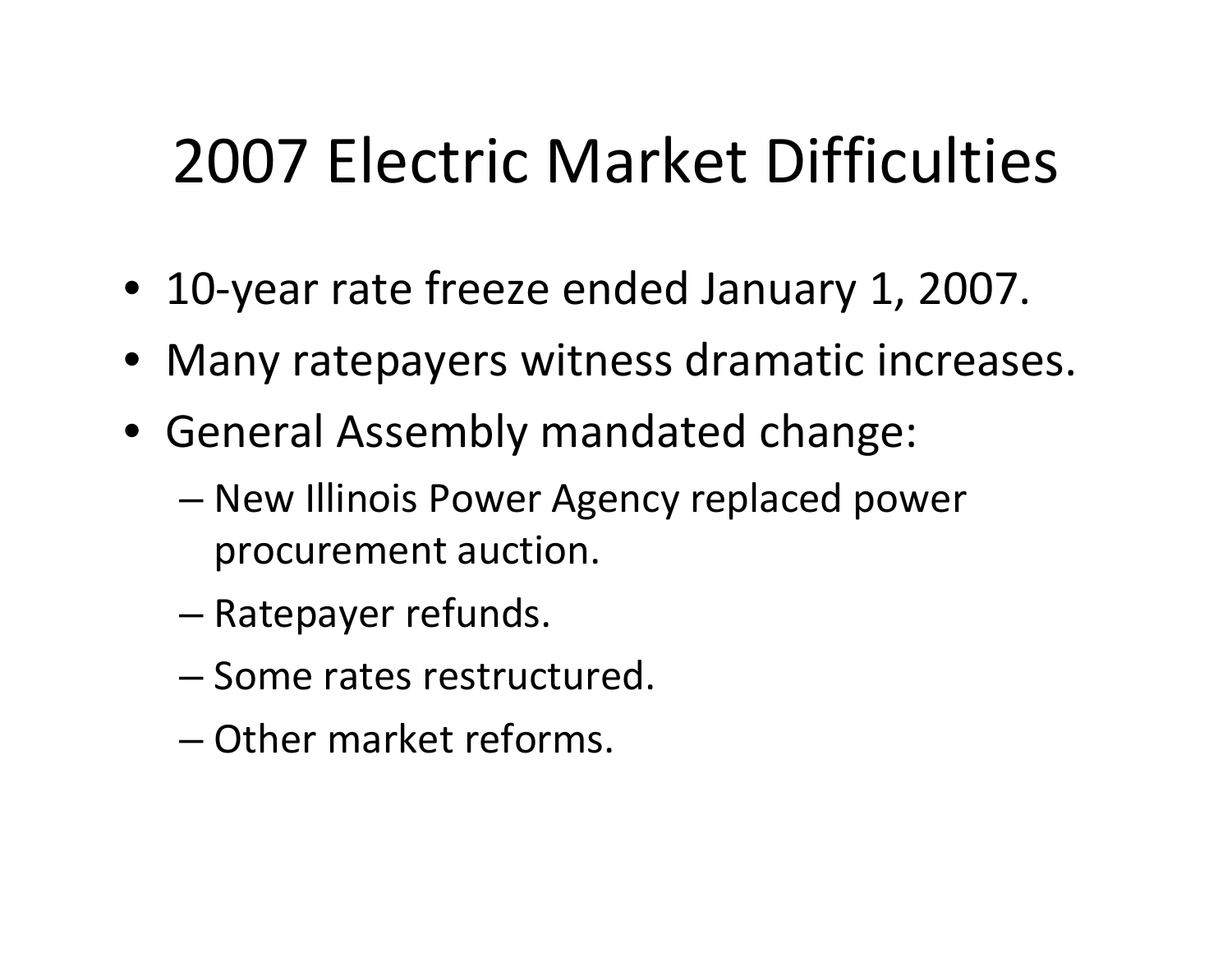# Ratepayer Difficulties …

- Higher unemployment
- Higher food prices
- Higher mortgage payments
- Reduced home values
- Overextended credit‐card debt
- Reduced value of retirement portfolios and asset values
- Volatile energy prices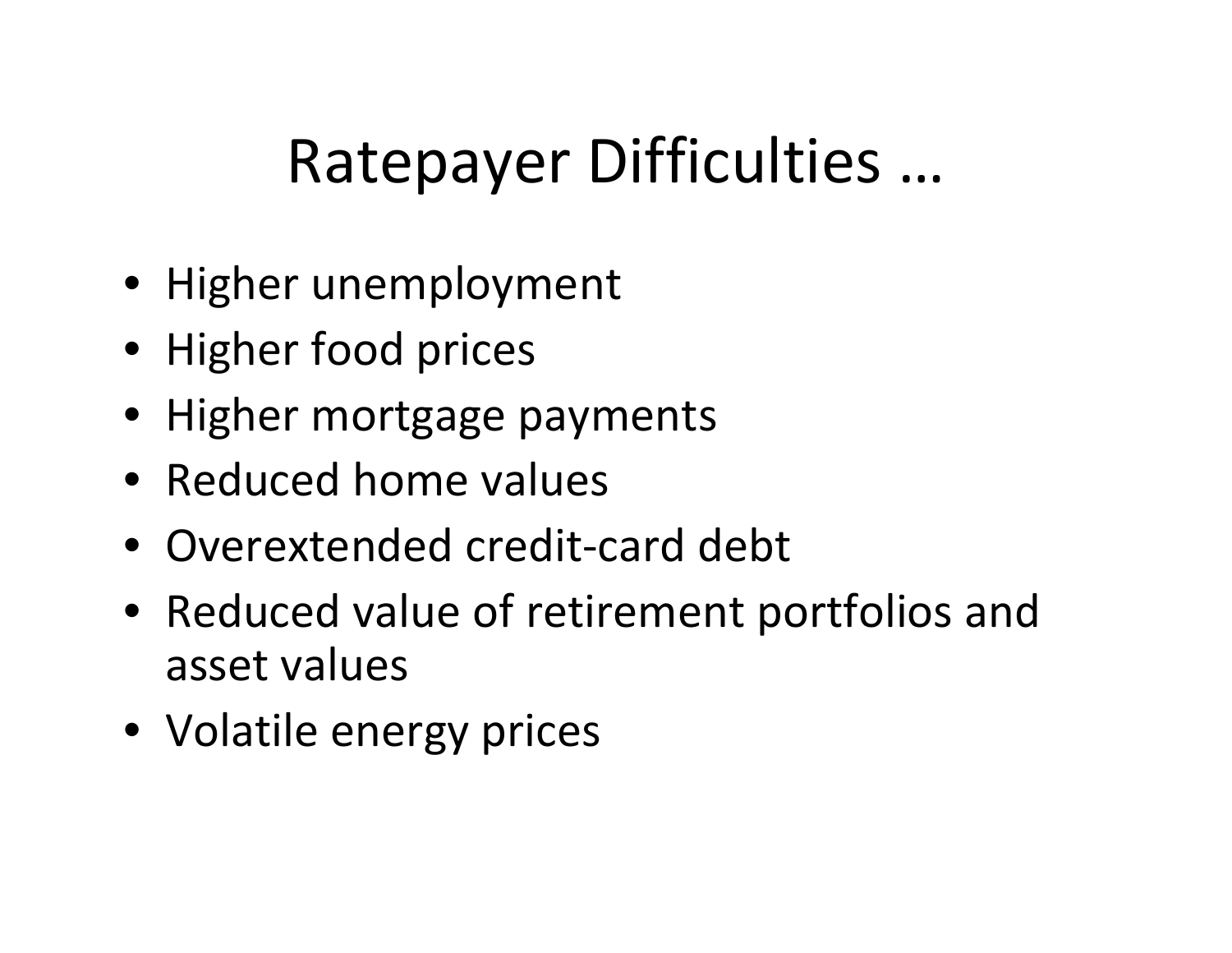## … Lead To Unpaid Utility Bills

- In Illinois, economic turbulence in 2008 followed electricity turbulence in 2007.
- Customers unable to pay after the rate freeze ended in 2007 are now faced with insurmountable utility balances in 2008.
- Utility exposure to bad debt expense is increasing.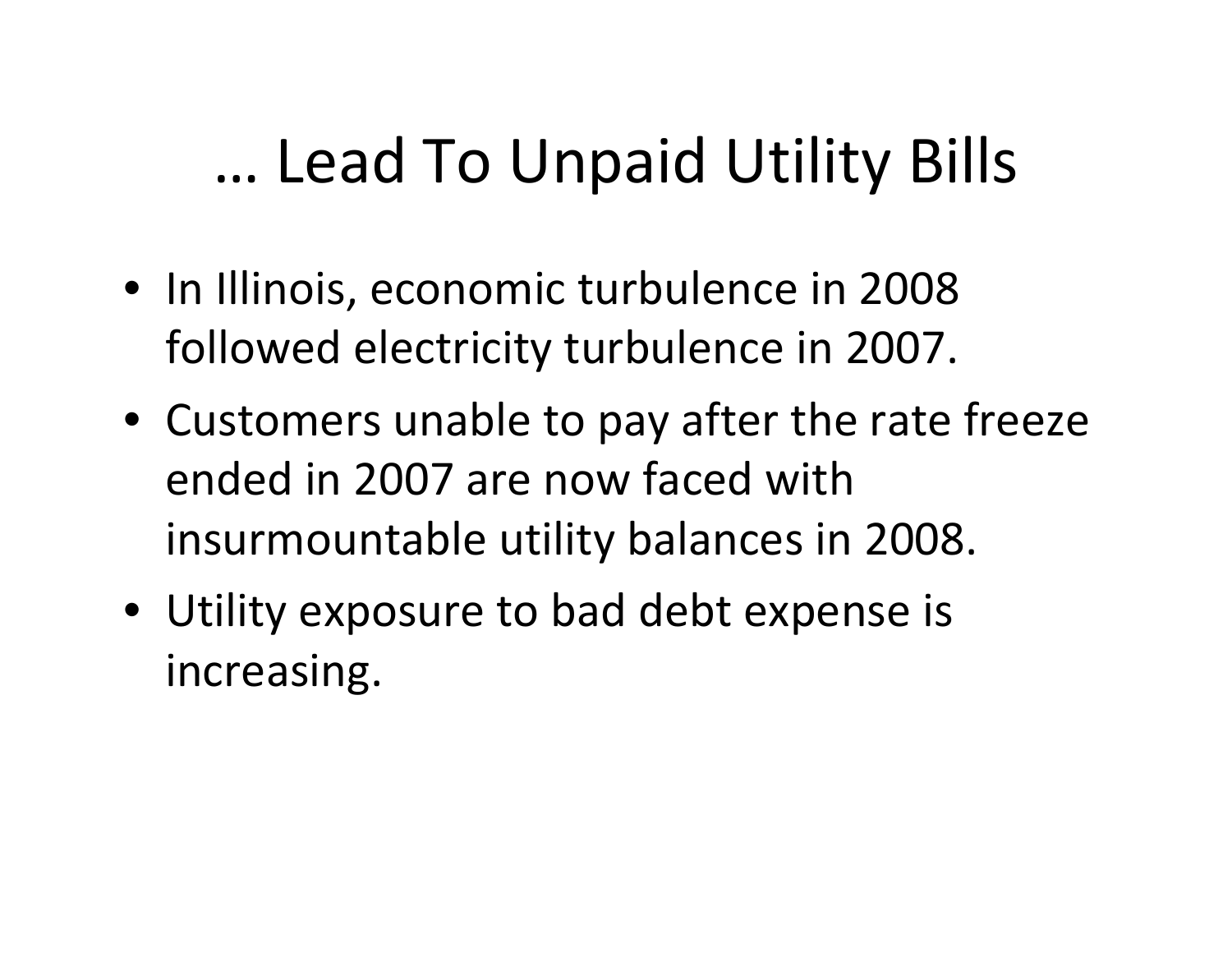## No Service Territory Growth

- Downsizing of commercial and industrial customers.
- Long planned real estate developments are being abandoned, even though utility infrastructure has already been built.
- Utilities face stranded investment.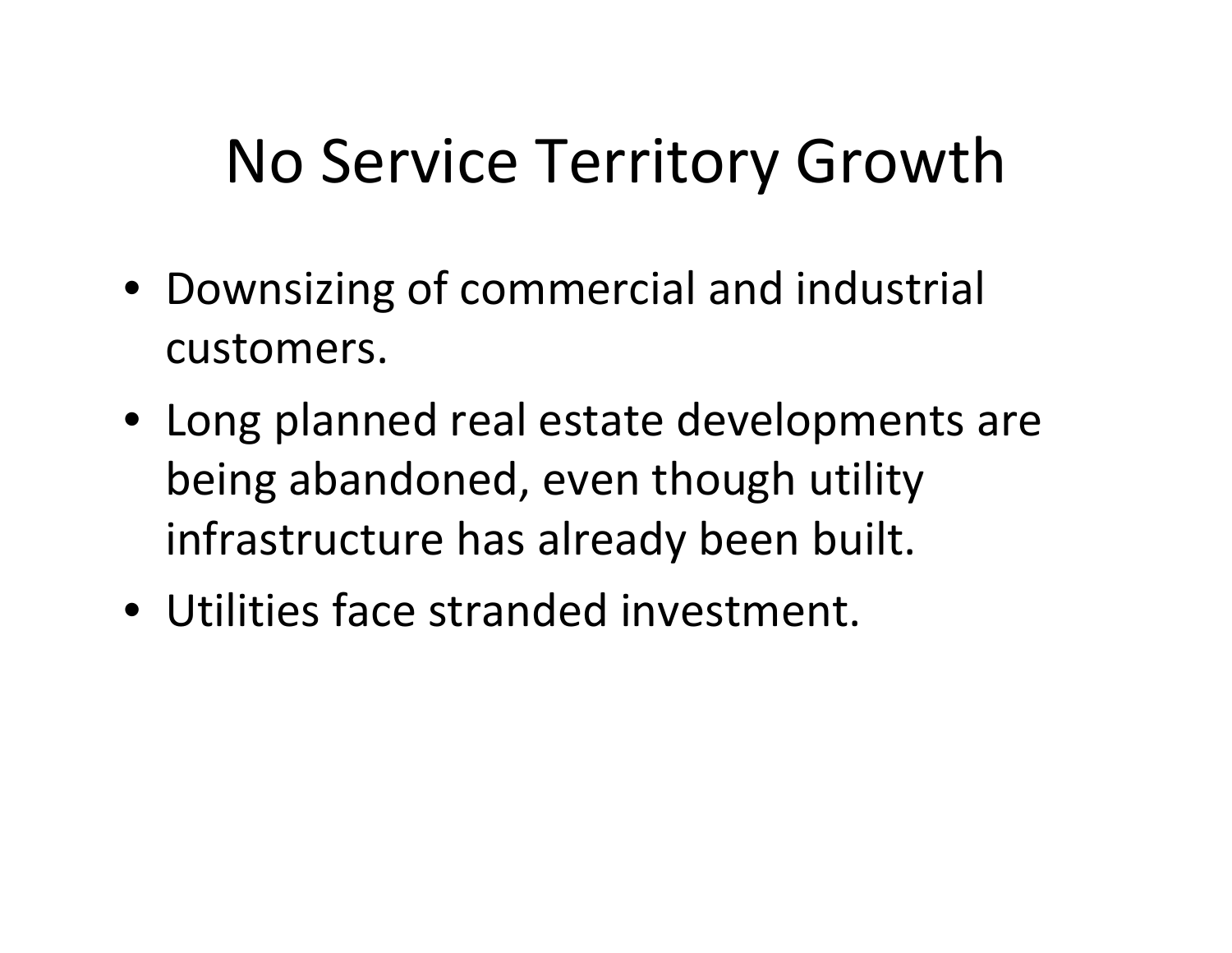## Silver Linings

- Energy costs have fallen dramatically.
	- Natural gas prices have fallen over 50% from peak in June/July 2008.
	- – Prices for gasoline and home heating oil have also fallen, easing ratepayer budgets.
- Ratings agencies have upgraded several Illinois utilities to investment grade.
- Reduced economic activity should delay the need for investment in new plants and facilities.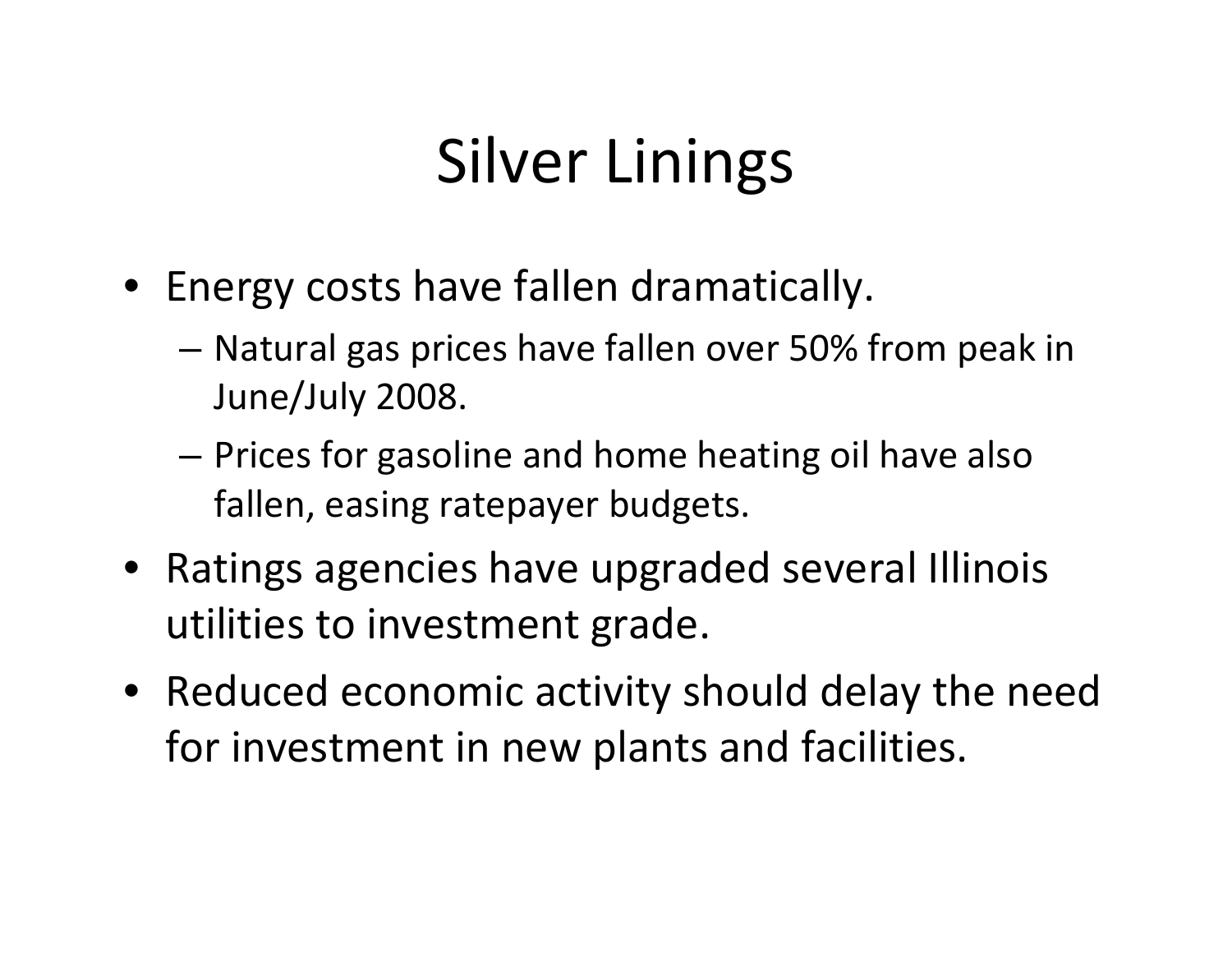## Effect On New Construction

- Who knows?
- Lots of competing considerations out there:
	- Carbon regulation
	- RTO capacity markets
	- Demand for wind and other renewables
	- –— Reduced energy demand
	- –Volatile natural gas prices
	- Construction costs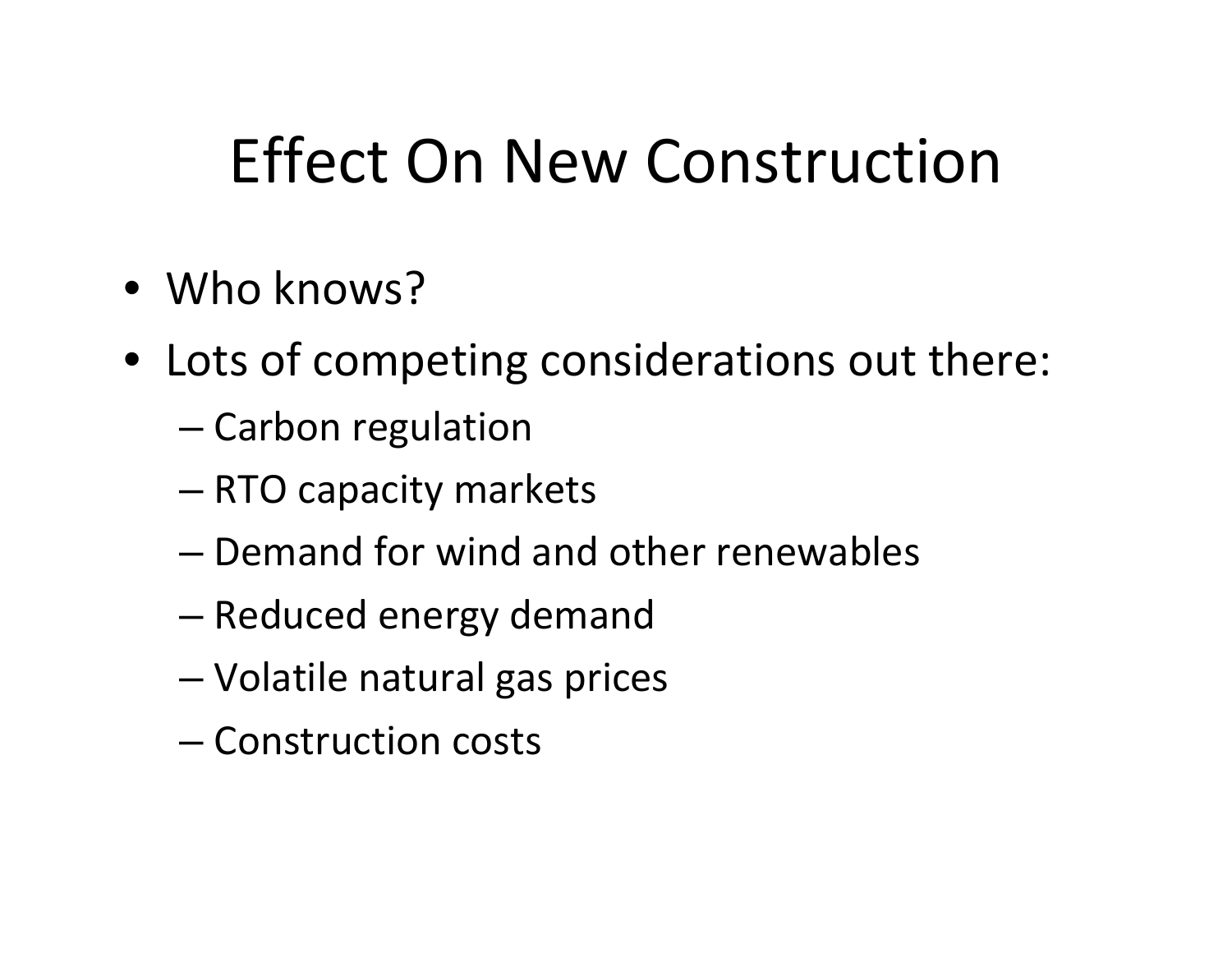## Aging Electric Infrastructure

- 1950's era electric distribution technology unsuitable for modern competitive markets.
	- $-$  Limited ability to apply modern energy management tools.
	- – No incentive for end‐users to respond to real‐time spot energy prices.
	- – $-$  Incorrect price signals for distributed generation.
	- No automatic communication of local outages.
	- –Manual meter reading.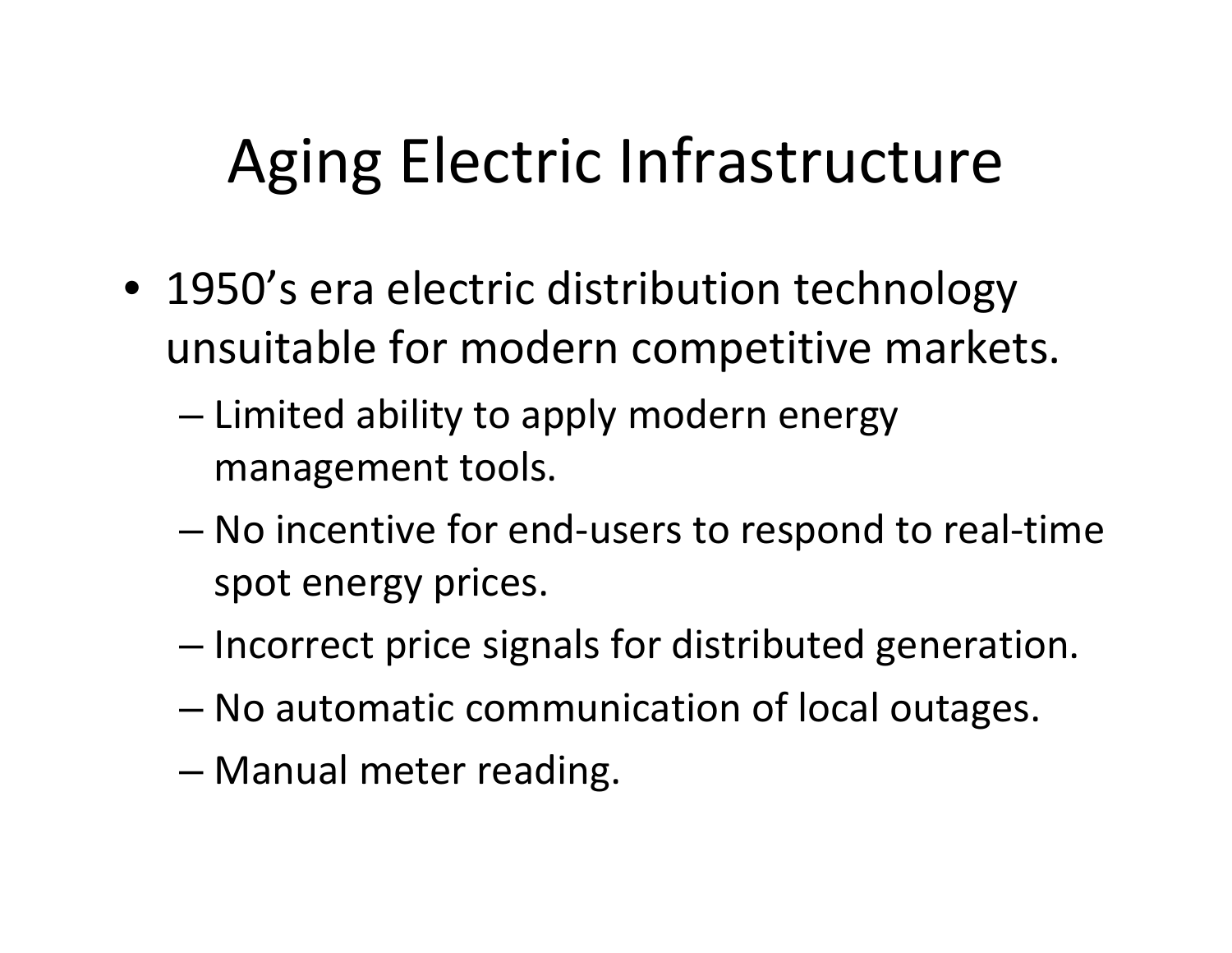## Aging Gas Infrastructure

- Local natural gas distribution pipes are reaching the end of their useful lives.
- LDCs are limited in the gas pressure they can apply.
- Heightened concerns over safety and reliability.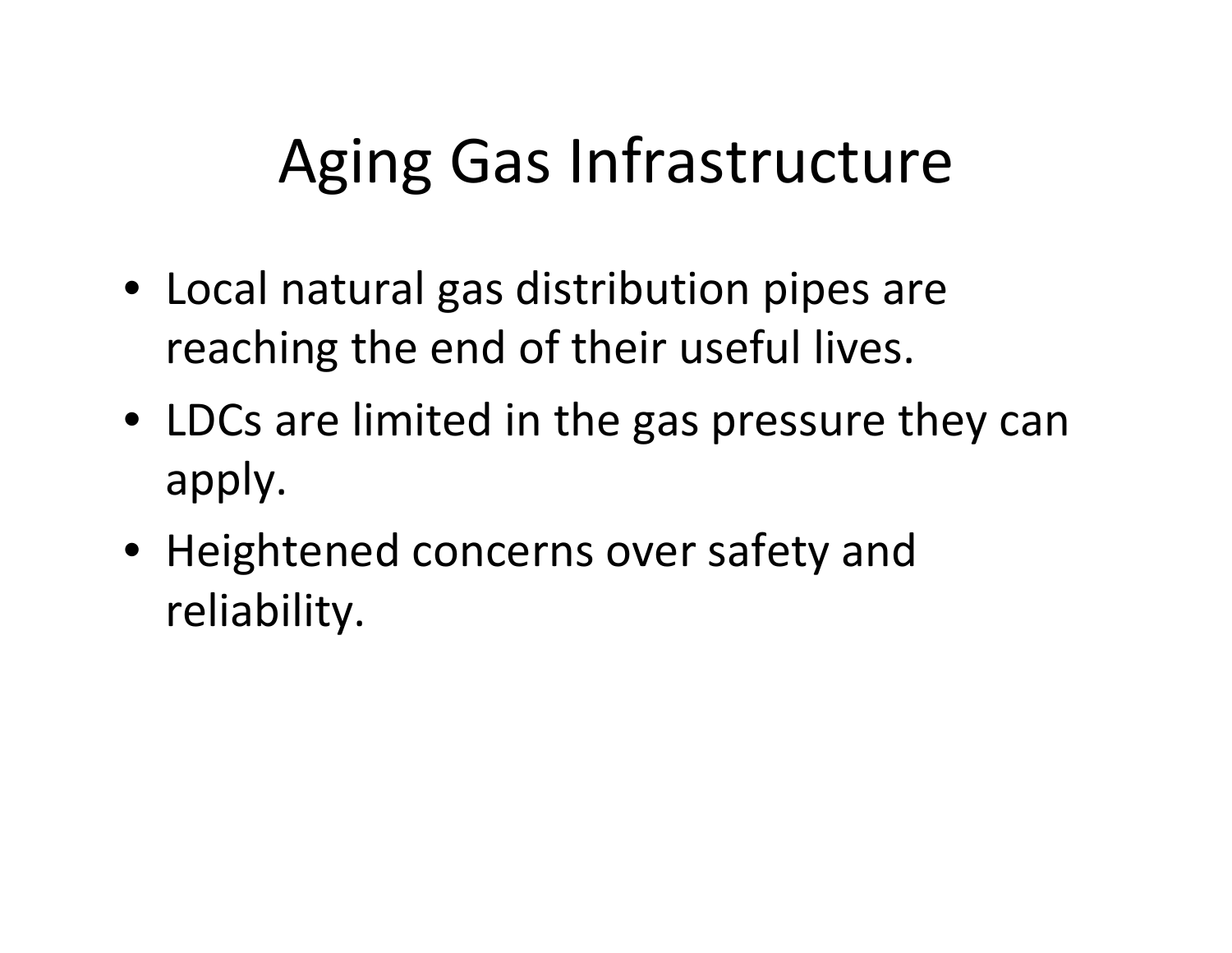#### Renewable Portfolio Standard

- 25% RPS in Illinois by 2025.
- 75% to be from wind, with <sup>a</sup> preference for wind in Illinois and neighboring states.
- RPS requirements are forgiven if they would raise energy prices by more than .5% in 2008, escalating to 2.015% in 2011.

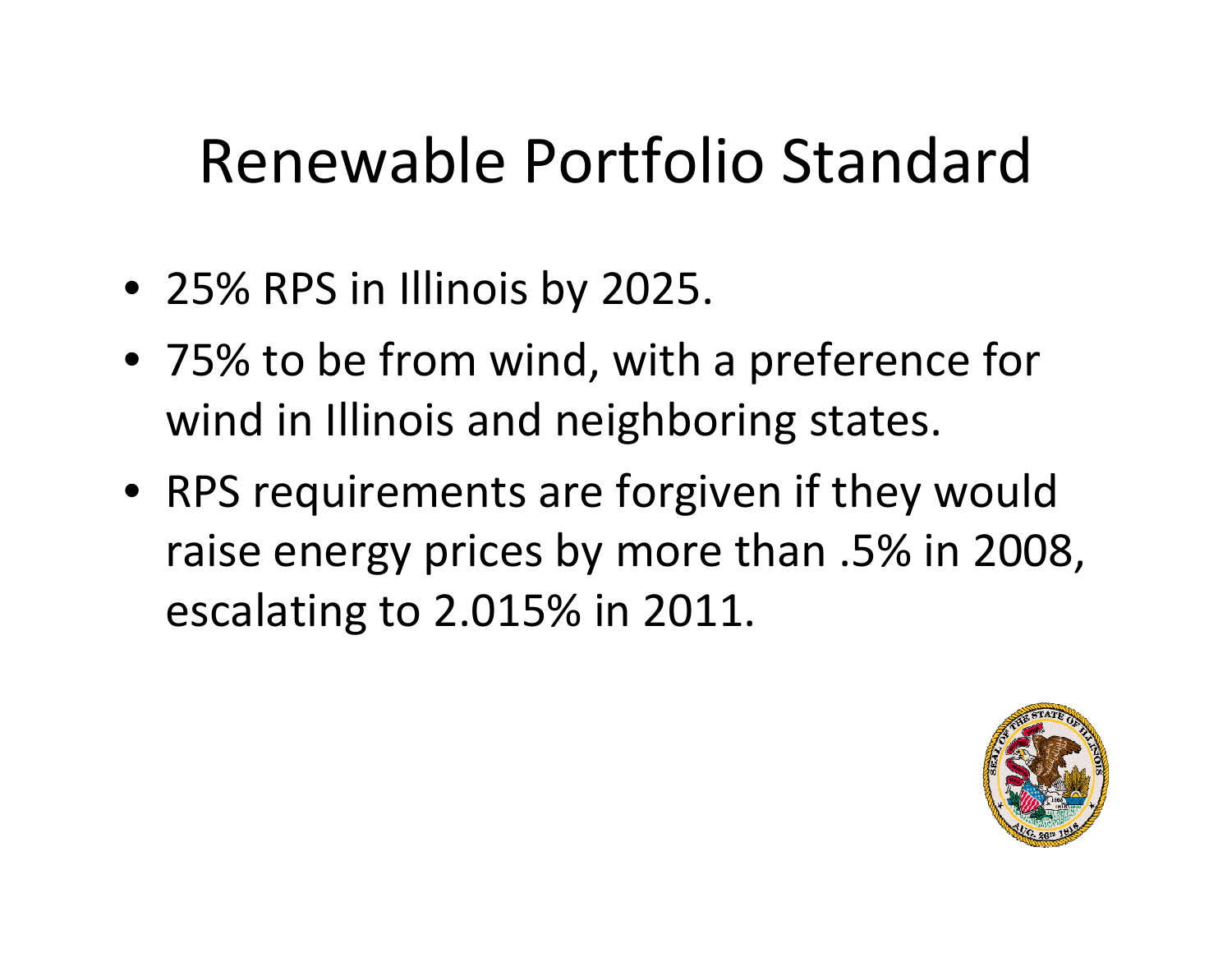#### Need For Renewables

- Nationally, there is <sup>a</sup> mismatch between wind supplies in the US and location of electricity demand.
- Using substantially more wind power will require substantially more transmission.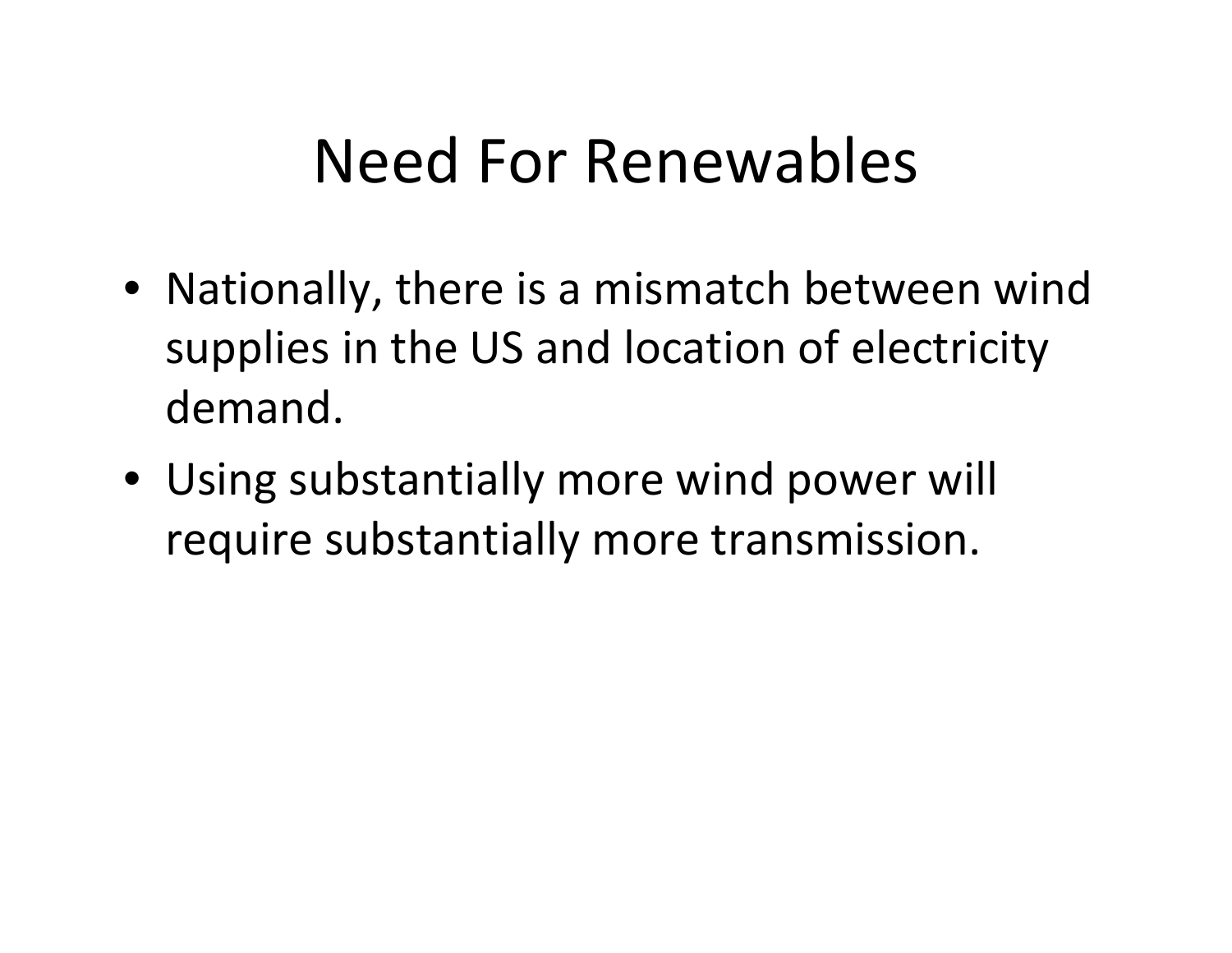#### Real Investment Needs

- While the current economic slowdown will impact energy demand, utilities still have significant investment needs.
- Working credit markets will be vital to undertake infrastructure enhancements andmodernization.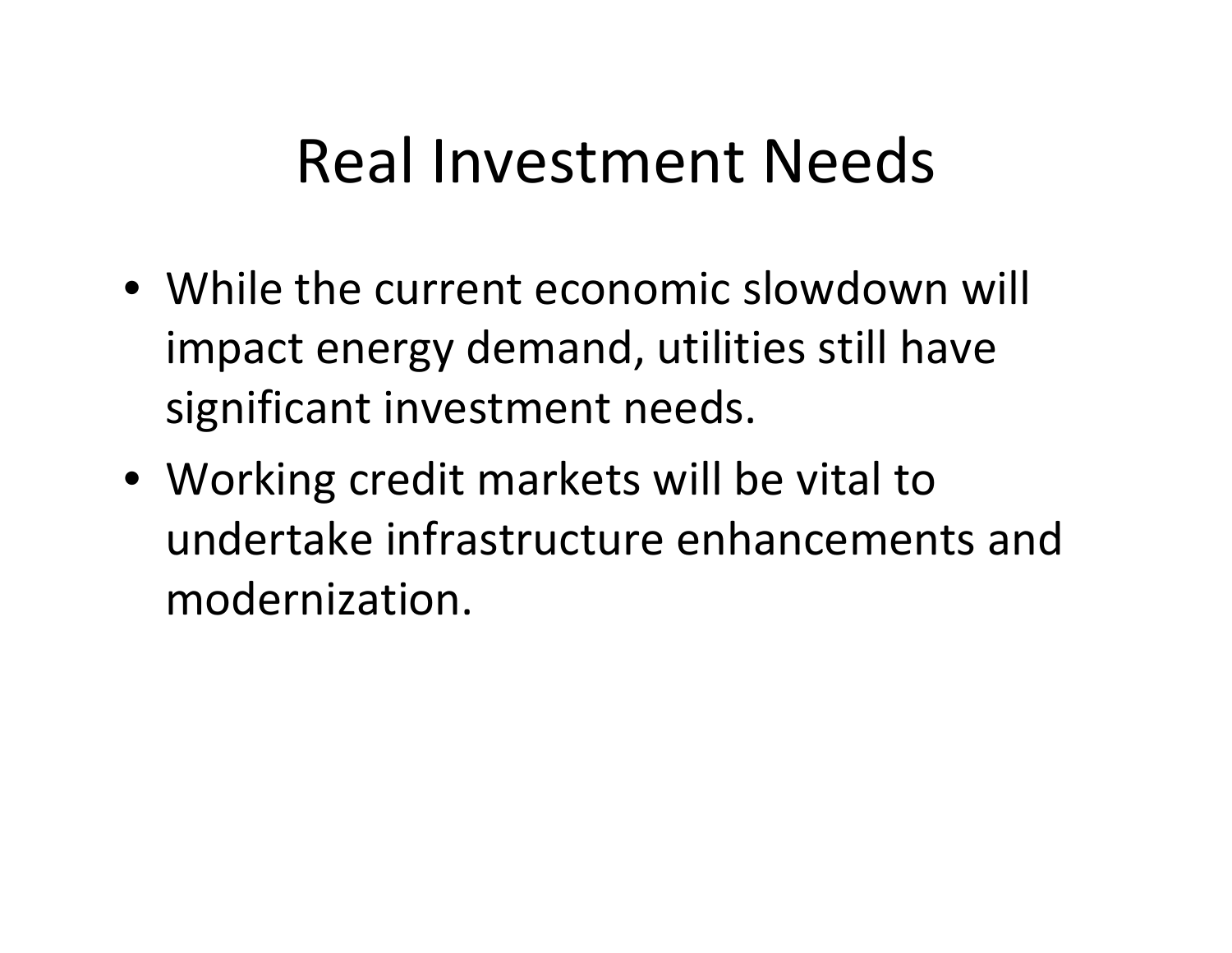## Challenge To Regulators

- Utility rates must be set at the lowest reasonable cost, but cannot be so low as to confiscate utility assets.
- The consequences of getting it wrong are far greater than usual:
	- – Too high, and already burdened ratepayers cannot afford to pay.
	- – Too low, and utility credit ratings tank, reducing the availability of credit and increasing the cost.